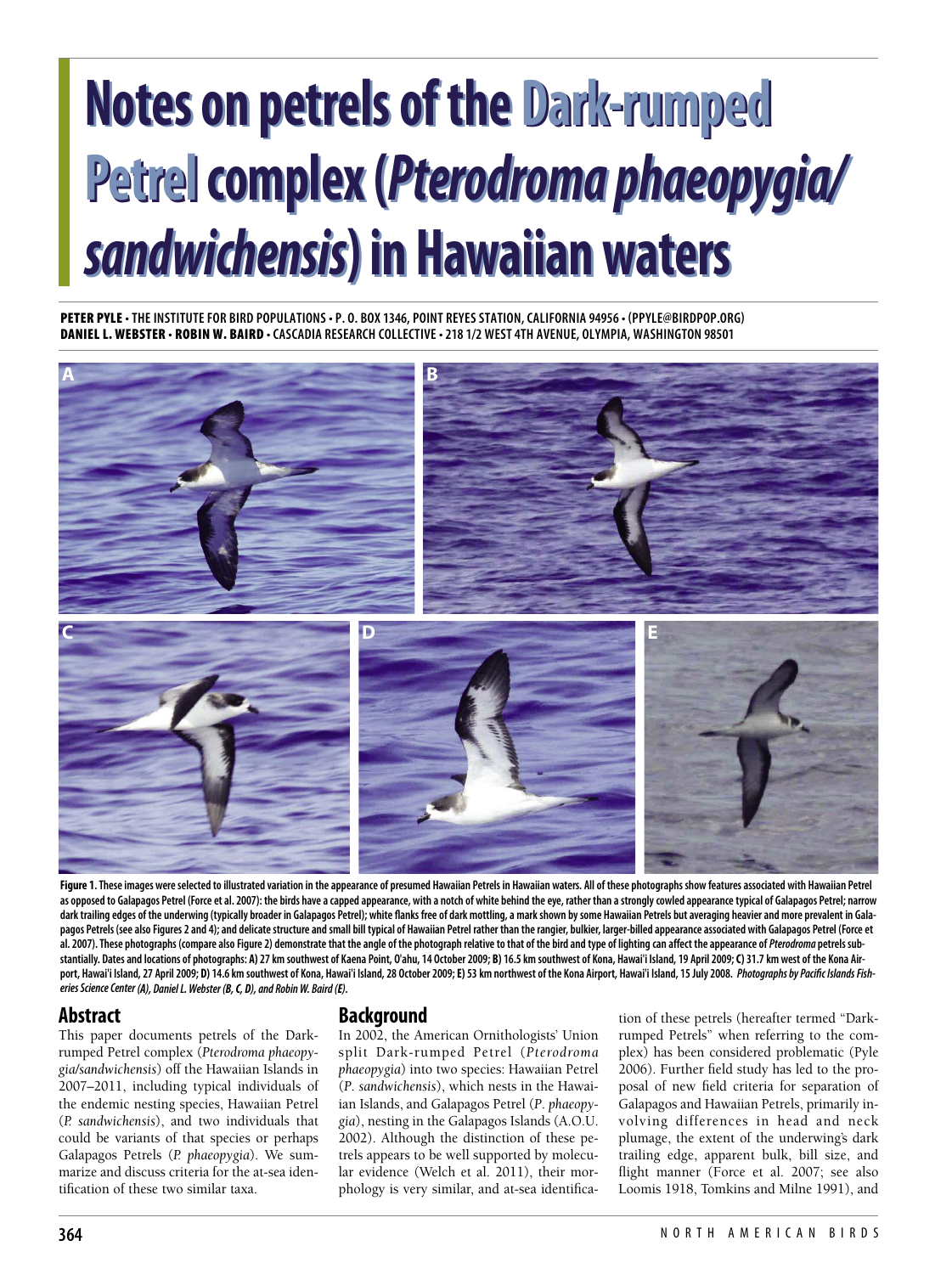

**Figure 2. Hawaiian Petrel, 12.5 km south-southwest of Kona, Hawai'i Island, 13 August 2007. Dark-rumped Petrels can appear less hooded when viewed ventrally(A)and morecowled or hooded when viewed from behind and/or dorsally(B).This individualappears fairly heavily marked (including slight mottling to the flanks,asvisiblein other images of the bird) for Hawaiian Petrel, but it otherwiseshows features consistent with this species (compareFigure 1).** *Photographs by DanielL.Webster.*

these criteria are currently being tested in the field by ornithologists and birders.

From September 2003 through May 2011, Cascadia Research Collective undertook 19 surveys (including 392 days) of marine mammals in Hawaiian waters, during which digital cameras were used to document individual whales and dolphins (Baird et al. 2008). Most surveys were conducted off the western (Kona) coast of Hawai'i Island, but surveys were also conducted off Kaua'i and O'ahu. As has been reported in the Hawaiian Islands regional report of *North American Birds*, Cascadia Research Collective personnel have also obtained many photographs of birds, currently over 11,500 in total, and provided them to Peter Donaldson and Pyle for review and assessment (e.g., Donaldson 2009a, 2009b, 2010, 2011). Here we present results of the examination of over 2000 images of approximately 92 Dark-rumped Petrels taken in Hawaiian waters, >75% of these obtained by Webster.

#### **Analysis of images**

These 2000+ images were taken on 68 dates spanning every month of the year except March (when there was little field effort). Data collected on these cruises indicate Darkrumped Petrels are relatively common in Hawaiian waters during the months of April through September and uncommon to rare

during October through February, with records sparsely distributed throughout the winter period; this status accords with what is known of the breeding phenology of Hawaiian Petrel and with other at-sea observations of Dark-rumped Petrels off the Hawaiian Islands (King 1970, Pyle and Pyle 2009).

Of the 92 Dark-rumped Petrels photographed by the Cascadia Research Collective, 83 showed characteristics consistent with Hawaiian Petrel (Figures 1, 2), and seven were not clearly enough documented to identify to species. On 10 April and again 20 April 2010, off the west coast of Hawai'i Island, Webster obtained images of two birds that stood apart from all other individuals in showing characteristics associated more with Galapagos Petrel (Figures 3, 4).

#### **Identification criteria for Galapagos and Hawaiian Petrels**

In the captions for Figures 1-4, we discuss variation in the plumage of presumed Hawaiian Petrels and consider identification of the two individuals that may be Galapagos Petrels or may represent extreme or rare variations of Hawaiian Petrels (see Figure 3). If the two birds were indeed Hawaiian Petrels, these images suggest that at-sea identification of Hawaiian and Galapagos Petrels may be more challenging than indicated by Force et al.

(2007). However, Pyle's examination of petrel photographs taken off of the Galapagos, along with field study of many Hawaiian Petrels, suggests that the identification criteria outlined by Force et al. (2007) are valid for most Hawaiian Petrels.

Differences in molt patterns may, in some cases, be helpful in distinguishing cryptic species of tubenoses at sea (cf. Howell et al. 2010). However, because colonies of Galapagos Petrels breed on different schedules, with breeding in the species occurring through most of the year (Tomkins and Milne 1991), molt patterns may not be helpful for identification of that species at sea. Hawaiian Petrels are more seasonal in their nesting, which peaks April–September (Simons and Hodges 1998); molting birds have been documented around the Hawaiian Islands in September–January (Cascadia Research Collective images), during the non-breeding season, as would be typical of

tropical seabirds (Pyle 2008). Thus, Hawaiian Petrels should appear fresh in January–May and worn in July–October, which accords with most of the birds photographed in these months in waters of the Hawaiian Islands.

#### **At-sea distribution of Galapagos and Hawaiian Petrels**

In 2010, Pyle evaluated records of Darkrumped Petrel in California waters and concluded, based on criteria suggested by Force et al. (2007), that nine photographic records and two sight records (by Force) between 1997 and 2009 were referable to Hawaiian Petrel. The California Bird Records Committee subsequently accepted these and subsequent records, and the species was admitted to the California checklist (Pyle and Tietz, in press). Further evidence of Hawaiian Petrels in the eastern Pacific Ocean comes from individuals satellitetagged at the Hawaiian breeding colonies, some of which have reached waters as near as 370 kilometers from the coasts of Oregon and California (J. Adams, D. Ainley, pers. comm.).

As of spring 2011, there were no reports of potential Galapagos Petrels from North American or Hawaiian waters. Data analysis by Spear et al. (1995) and Bartle et al. (unpublished ms.) suggest that there may be a gap in at-sea distributions of Dark-rumped Petrels in the eastern tropical Pacific, roughly between



**Figure 3. Dark-rumped Petrel, 3.9 km northwest of Milolii, Hawai'i Island, 10 April 2010.This individual shows somefeatures of Galapagos Petrelaccording to Forceetal. (2007), including astrongly dark-cowled appearance, lack of white notch behind the eye(visiblefrom severalangles), rather thick darktrailing edgeto the underwing, slight duskysmudging to the flanks (seealso Figures 2 and 4), heavystructure,and a verylarge bill.The bill in particularappeared to be well outsidetherange of bill sizes observed among the 83 presumed Hawaiian Petrels photographed byCascadia Research Collective.This bird appears to bein worn plumage but is not in primary molt, suggesting a first-cycleindividual. It may well have been a Galapagos Petrel, or it may have been a Hawaiian Petrel from thetinyand poorlyknown population breeding on Hawai'i Island.This population has recently been shown to be genetically distinct, to breed in morearid and volcanic habitats,and to forage morein equatorial waters than populations breeding on some other Hawaiian Islands (Welch etal., unpubl. ms.;Wiley etal., unpubl. ms.) DOI 10.1007/s00442-011-2085-y. Hopefully, morestudy will define theextent ofvariation in these petrelsand elucidateidentification of this individual and that of the bird depicted in Figure 4.** *Photograph by DanielL.Webster.*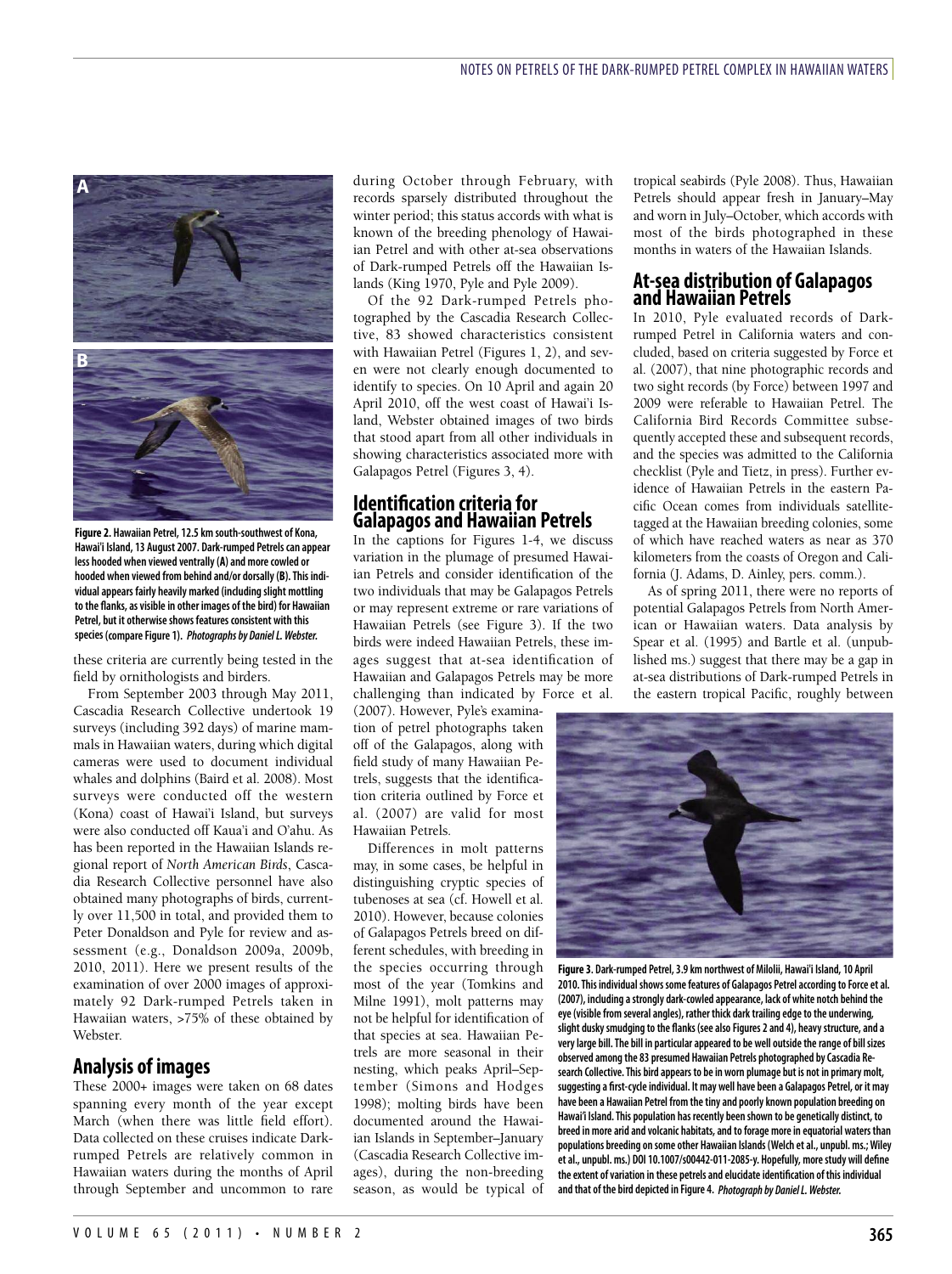

**Figure 4. Dark-rumped Petrel, 10.2 km west-northwest of Milolii, Hawai'i Island, 20 April 2010.This individual is far more heavily marked ventrallythan any of the 83 presumed Hawaiian Petrels photographed byCascadia Research Collective personnel. Although at least 10 of these 83 petrels showed slight dusky mottling to the flanks, none had nearlytheextent of mottling shown bythis bird. Other features suggesting Galapagos Petrel includea hooded appearance, lack of white notch behind theeye,and broad darktrailing edgeto the wing (Force etal. 2007),although the overall structureand bill do notappear particularly heavy. Although parsimony would favor identification as Hawaiian Petrel (perhapsan atypically dark bird from Hawai'i Island; seeFigure 3), the plumageand relatively small bill could conceivably point to juvenile Galapagos Petrel. Photographs** by Daniel L. Webster.

120° and 130° W longitude. However, other Pacific *Pterodroma* such as Juan Fernandez Petrel (*P*. *externa*) and White-necked Petrel (*P*. *cervicalis*) show very broad distributions at sea, there are several records of Dark-rumped Petrel in the supposed hiatal area (Pitman 1986), and given the possibility of sampling biases in this area, it is conceivable that Galapagos Petrels could occur in Hawaiian waters (see also Spear et al. 1995, Force et al. 2007). Furthermore, there are records of Darkrumped Petrel off the Baja California peninsula, which could include the foraging range of either species, so observers should not assume that all Dark-rumped Petrels in North American waters are Hawaiian Petrels; indeed, Pyle considered the majority of sight records and one photographic record of Dark-rumped Petrels, from California waters to be unidentifiable to species. Additional study of structure



Figure 5. Mottled Petrel (Pterodoma inexpectata), 31.7 km west of the Kona Airport, Hawai'i Island, 8 April 2010. This individual shows an unusually extensive amount of dark body plumage, rather than just the dark belly patch that distinguishes this species at a glance from all other gadfly petrels. Although superficially similar to Magnificent Petrel (P. [brevipes] magnificens; Bretagnolle and Shirihai 2010), this bird is too large and has too much white in the underwing to be Magnificent. Several species of gadfly petrel have dark and light morphs, and aberrant darker and lighter individuals have been recorded in other tubenose species (e.g., Pink-footed Shearwater [Puffinus creatopus] and Black-vented Shearwater [P. opisthomelas]). Could Hawaiian Petrel also show occasional darker **individuals (compareFigure 4), perhaps representing vestigial oradapting polymorphism?** *Photograph by DanielL.Webster.*

and plumage through digital imagery should help clarify questions about variation among these birds and help document the at-sea ranges of both species.

# **Acknowledgments**

Field research conducted by Cascadia Research Collective in Hawaiian waters was funded by the National Marine Fisheries Service and the United States Navy. We thank Josh Adams, David Ainley, Sandy Bartle, Michael Force, Steve N. G. Howell, Alvaro Jaramillo, Bob Pitman, Hadoram Shirihai, Sophie Webb, P. A. Buckley, Andreanna Welch, and Anne Wiley for help with the manuscript and for other information. This paper is Contribution Number 398 of the Institute for Bird Populations.

# **Literature cited**

- American Ornithologists' Union [A.O.U.]. 1998. *Check-list of North American Birds*. Seventh edition. American Ornithologists' Union, Washington, D.C.
- 2002. Forty-third supplement to the American Ornithologists' Union's *Checklist of North American Birds*. *Auk* 119: 897- 906.
- Baird, R. W., A. M. Gorgone, D. J. McSweeney, D. L. Webster, D. R. Salden, M. H. Deakos, A. D. Ligon, G. S. Schorr, J. Barlow, and S. D. Mahaffy. 2008. False Killer Whales (*Pseudorca crassidens*) around the main Hawaiian Islands: long-term site fidelity, inter-island movements, and association pat-

terns. *Marine Mammal Science* 24: 591-612. Bartle, J. A., L. B. Spear, J.-C. Stahl, and D. G. Ainley. unpubl. ms. Distribution, abundance, and marine habitat use of gadfly petrels in the temperate and tropical Pacific.

- Bretagnolle, V., and H. Shirihai. 2010. A new taxon of Collared Petrel *Pterodroma brevipes* from the Banks Islands, Vanuatu. *Bulletin of the British Ornithologists' Club* 130: 286-301.
- Donaldson, P. 2009a. The winter season: Hawaiian Islands region. *North American Birds* 62: 343-344.
	- ——. 2009b. The nesting season: Hawaiian Islands region. *North American Birds* 62: 631-632.
- ——. 2010. The winter season: Hawaiian Islands region. *North American Birds* 63: 343- 344.
- ——. 2011. Fall migration: Hawaiian Islands region. *North American Birds* 64: 172-174.
- Force, M. P., S. W. Webb, and S. N. G. Howell. 2007. Identification at sea of Hawaiian and Galapagos petrels. *Western Birds* 38: 242- 248
- Howell, S. N. G., J. B. Patteson, K. Sutherland, and D. T. Shoch. 2010. Occurrence and identification of the Band-rumped Storm-Petrel (*Oceanodroma castro*) complex off North Carolina. *North American Birds* 64: 196-207.
- King, W. B. 1970. *The Trade Wind Zone Oceanography Pilot Study. Part VII: Observations of seabirds, March 1964 to June 1965*.